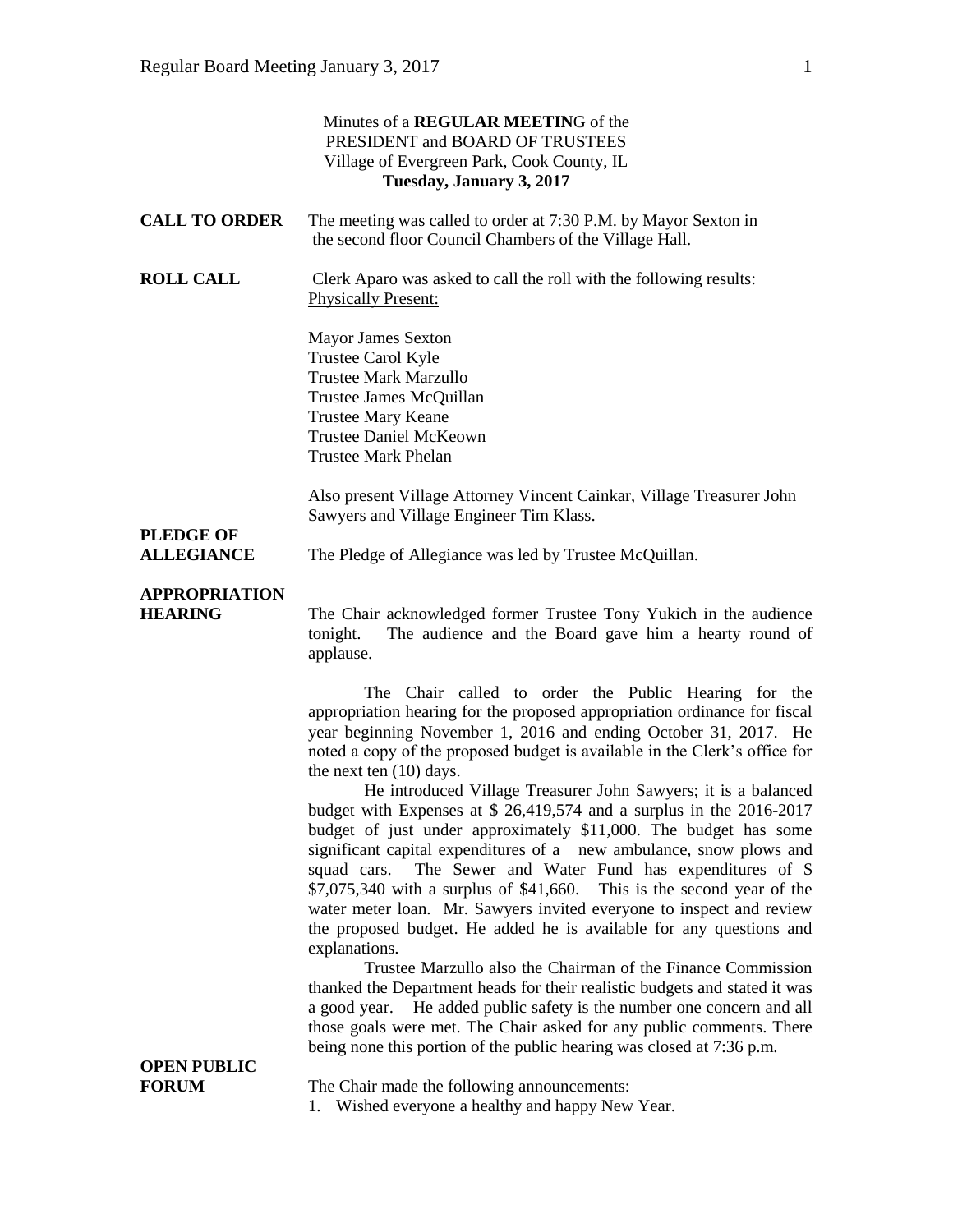|                                                    | 2. Special thanks to Joann Graff and the Villas of Evergreen Park<br>which donated 1,000 cans of food to the Evergreen Village pantry.<br>The Chair praised the Evergreen Park Police Department especially<br>3.<br>Captain Wall and Sgt. Zimmer for their investigations leading to the<br>arrests of offenders attempting to lure children on line for illicit acts<br>Special thanks to the Joan O'Donnell-Thompson and Gee families<br>4.<br>for the gracious donation of the Evergreen tree used at Circle Park as<br>the Official Evergreen Christmas Tree.<br>5. Evergreen Park Police Department is recruiting for the position of<br>Police Officer. Visit www.recuritment.iosolutions.com to phone 1-<br>800-343 HIRE. The Chair thanked the Police Commission, Norm<br>Anderson, Dennis Day and Todd Telander for an outstanding job of<br>hiring great individuals for the Police Department.<br>The Village Hall will be closed on Monday, January 18, 2016 in<br>6.<br>observance of Dr. Martin Luther King Day and the Regular Board<br>meeting will be held on Tuesday, January 19, 2016 at 7:30 p.m. |
|----------------------------------------------------|------------------------------------------------------------------------------------------------------------------------------------------------------------------------------------------------------------------------------------------------------------------------------------------------------------------------------------------------------------------------------------------------------------------------------------------------------------------------------------------------------------------------------------------------------------------------------------------------------------------------------------------------------------------------------------------------------------------------------------------------------------------------------------------------------------------------------------------------------------------------------------------------------------------------------------------------------------------------------------------------------------------------------------------------------------------------------------------------------------------------|
|                                                    | The Village Ice Rink is open and everyone is encouraged to contact<br>7.<br>the Recreation Department for rink parties.<br>Family Flake Fest will be held on Saturday, February 4, 2017 at<br>8.<br>Yukich Field from 1-6 pm.<br>The Evergreen Park Candlelight Theater, "Big Broadcast" will take<br>9.<br>place on Saturday, January 21, 2017 at 7:00 p.m. at the Senior Center<br>9545 S. Homan. Tickets are available at the Recreation Department.                                                                                                                                                                                                                                                                                                                                                                                                                                                                                                                                                                                                                                                                |
| <b>OPEN</b><br><b>PUBLIC</b>                       | Ms. Laura Gray, 9400 Block of Springfield, questioned the<br>illegal turns and the dangerous situation caused by drivers exiting and<br>entering Walgreens located at $95th$ & Pulaski. She asked if more signs<br>could be installed on the Walgreen's property and the intersection.<br>Trustee Kyle noted she has witnessed the same problem at this location.<br>The Chair will have Dept. Street Com. Gavin Yeaman investigate the<br>issue and install more effective signage in the area.                                                                                                                                                                                                                                                                                                                                                                                                                                                                                                                                                                                                                       |
| <b>REGULAR</b><br><b>AGENDA</b>                    | Motion by Trustee Kyle second by Trustee Phelan to waive the reading<br>of the minutes of the December 19, 2016 Regular Meeting of the<br>President and Board of Trustees and approved as presented was passed<br>by unanimous voice vote and so ordered by the Chair.                                                                                                                                                                                                                                                                                                                                                                                                                                                                                                                                                                                                                                                                                                                                                                                                                                                 |
| <b>RESOLUTION</b><br>NO. 5-2015                    | Motion by Trustee Phelan second by Trustee Keane to approve<br><b>Resolution NO. 5-2017</b> expenditures of the General Corporate Fund of<br>and \$ 58,150.63 in the Sewer and Water Fund and<br>\$601,816.27<br>\$69,200.00 in the Street Bond Fund for a total of \$729,166.90. Upon<br>roll call, voting YES: Trustees Kyle, Marzullo, McQuillan, Keane,<br>McKeown and Phelan; voting NO: NONE. The motion was passed and<br>so ordered by the Chair.                                                                                                                                                                                                                                                                                                                                                                                                                                                                                                                                                                                                                                                              |
| <b>WATER</b><br><b>COLLECTORS</b><br><b>REPORT</b> | Motion by Trustee Marzullo second by Trustee McQuillan to approve the                                                                                                                                                                                                                                                                                                                                                                                                                                                                                                                                                                                                                                                                                                                                                                                                                                                                                                                                                                                                                                                  |
|                                                    | Water Collector's report for December 2016 for information and file in<br>the amount of $$693,852.84$ . The motion was passed by unanimous                                                                                                                                                                                                                                                                                                                                                                                                                                                                                                                                                                                                                                                                                                                                                                                                                                                                                                                                                                             |

voice vote and so ordered by the Chair.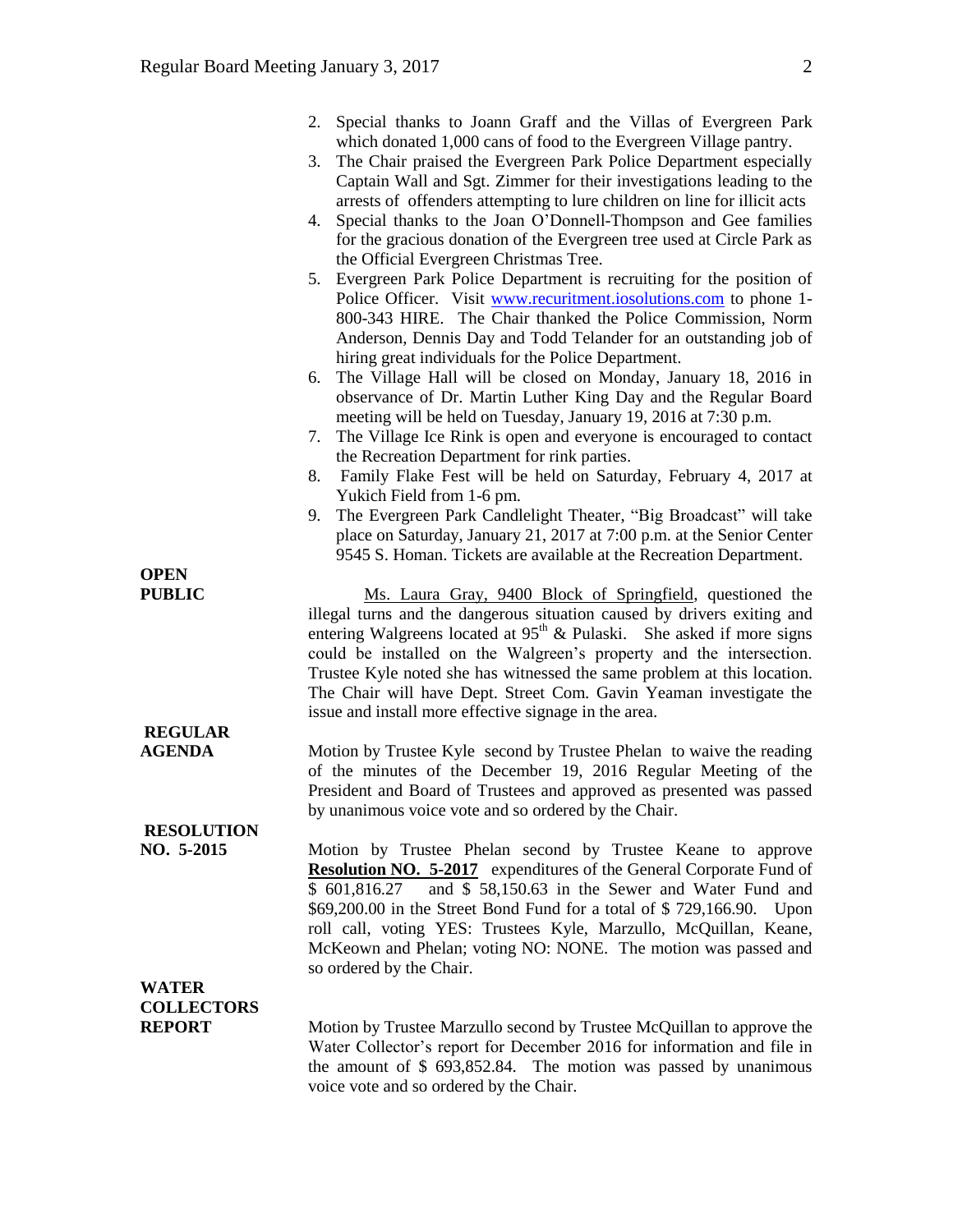#### **VILLAGE COLLECTORS**

**REPORT** Motion by Trustee McKeown second by Trustee Keane to approve the Village Collector's report for December 2016 for information and file in the amount of \$ 1,624,369.48. The motion was passed by unanimous voice vote and so ordered by the Chair.

## **BUSINESS LICENSE**

**TABLED** Motion by Trustee Marzullo second by Trustee Phelan **to table** the business license regulation certificate for **DBA/ BROWN'S CHICKEN/JJ'S FISH** to operate fast food for chicken and shrimp located at 3414 W. 95<sup>th</sup> Street in Evergreen Park. The current location is a Brown's Chicken and the petitioner wants to add a JJ"s Fish/Shrimp. A discussion took place regarding the need for additional information and drawings for the mechanical aspects including fryer equipment. The petitioner agreed to meet with Building Commissioner Clohessy who will report back to the Board with his recommendation. Upon roll call, voting **YES to table**; Trustees Marzullo, McQuillan, Keane, McKeown, Phelan and Kyle; voting NO: NONE. The motion was passed and so ordered by the Chair.

## **LIQUOR LICENSE**

**H for CRAZY CRAB** Motion by Trustee Phelan second by Trustee McKeown to approve the "Class H" liquor license for Chicago Famous Seafood, LLC DBA/ The Crazy Crab located at 9204 S. Western Avenue. The license is for restaurant consumption on premises of specified alcohol. Upon roll call, voting YES to table; Trustees McQuillan, Keane, McKeown, Phelan, Kyle and Marzullo; voting NO: NONE. The motion was passed and so ordered by the Chair.

## **ORDINANCE**

**NO. 1-2017** Motion by Trustee McKeown second by Trustee Phelan to approve **ORDINANCE NO. 1-2017, "AN ORDINANCE AMENDING SECTION 3-56, SECTION 3-58, AND SECTION 3-36 OF CHAPTER 3, ALCOHOLIC LIQUOR, OF THE EVERGREEN PARK MUNICIPAL CODE BY ADDING A CLASS H LIQUOR LICENSE."**. Upon roll call, voting YES: Trustees Keane, McKeown, Phelan, Kyle, Marzullo and McQuillan; voting NO: NONE. The motion was passed and so ordered by the Chair.

#### **ENGINEER'S REPORT** No report.

# **ATTORNEY'S**

**REPORT** No report.

**DEPT HEADS** Mary Ann Diehl, OCS Director stated the Senior Council Luncheon is Thursday, January 21, 2017 at the Senior Center at 11:00 a.m. Deputy Director of Streets, Gavin Yeaman is the speaker. She added the 2017 tax season is approaching**.** Certified Income Tax Counselors begin taking appointments for 2017 filings on Monday February 1, 2017. Tax appointments are Monday thru Friday from 9:30 a.m. to 3:15 p.m. Contact OCS for an appointment.